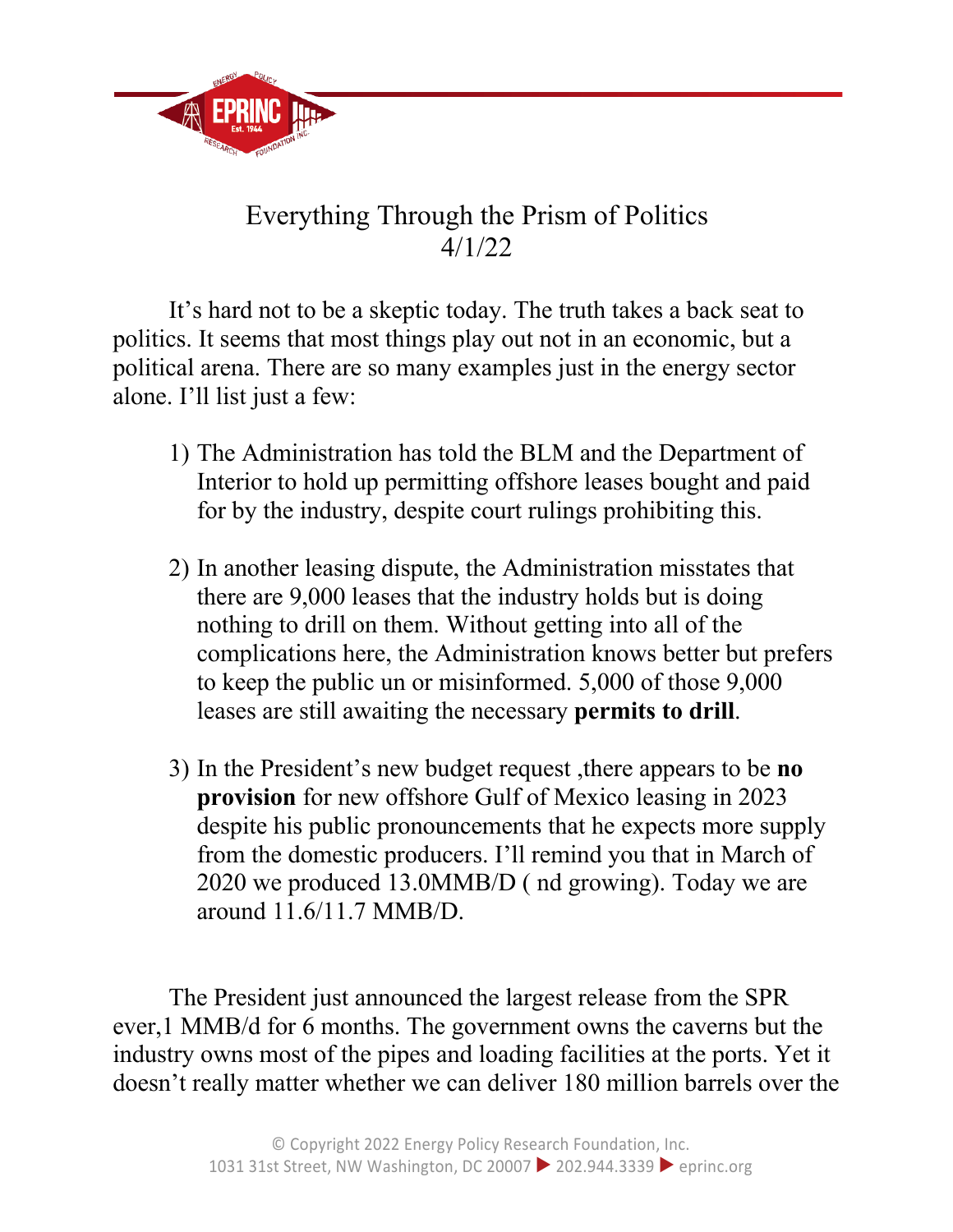

6 months or just let's say 120 million. It still will be the largest ever. Has anyone paid any attention to when the program is likely to end? Does October ring a bell, just before the mid-term elections. The timing of the announcement becomes even more curious when one realizes that at least up to today **we haven't lost any discernable level of Russian production or exports**. We do not know Putin's intentions or timing of events, whether he will step back or accelerate his actions. What will NATO or Putin himself do about future Russian oil/gas exports.

**Oil prices are where they are not because of but in spite of Putin's action**. The President has at best misspoken when he blames Putin for the current run up in gasoline prices.

This invasion of Ukraine could be over in a week or still play out over many months, no one knows. If Putin decides to end the fighting but stays in power, do sanctions stay in place? Do we then lose Russian energy?

It would seem that the SPR card was the right one to play, however did we turn over our hand too early? Government stocks are different than private industry stocks. We can't go to the "well " here too many more times. Did the mid-terms play out here? Given everything else, I believe they did.

## P.S.

We haven't lost any visible amount of Russian supplies. Russian exports in March are almost identical to that of January/February. Thus, one can understand the Administration's nervousness at their political exposure to the high price of gasoline. The Administration would like you to believe that the increases are due to Putin's invasion of Ukraine. But the reality is very different. Politically the Administration knows this and wants to get ahead of the information.